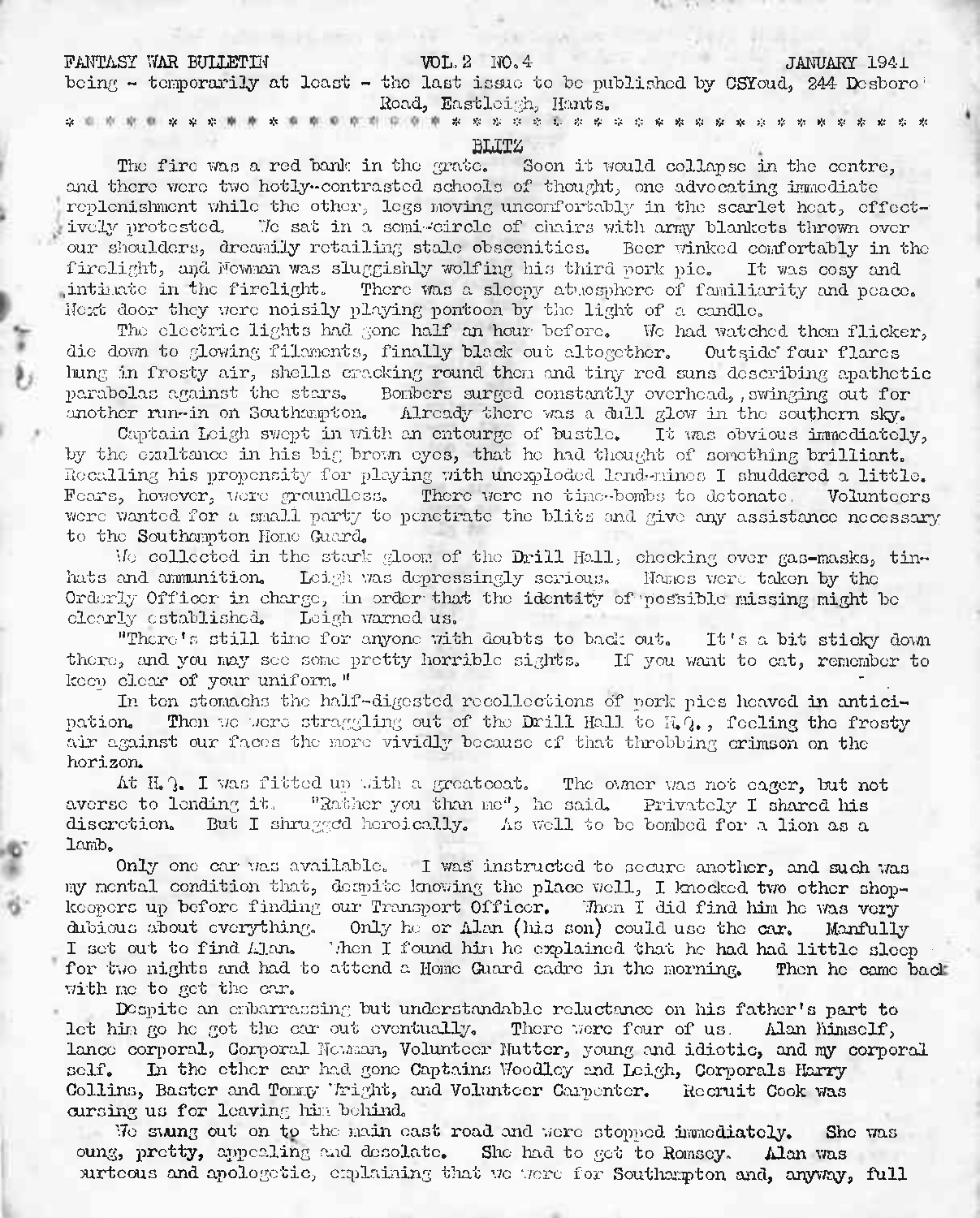up. She wouldn't mind sitting on our knees. Ve were very regretful, but..... She could pay us. Alan snorted, end we drove on reminiscing,

Alan handled the car beautifully. Soon we were in Chandlersford, and swinging right towards the scarlet horizon. We passed the heavy gun credacements with anxious exhortations to Alan not to be frightened if the guns went off. The glow was decoening. We passed fire engines travelling at a small is passe and care drive We passed fire engines travelling at a snail's pace and came down the of the upper reaches of the Avenue well in the middle of the read. wide sweep of the upper reaches of the Avenue well in the middle of the road. Burgess Road crossing the traffic lights were still functioning, to our amazement. "We'll have to be carefull of stranded trans", said Alan, and simultaneously grazed one at thirty miles an hour.

The fires were breaking up, and we could see large blazes ahead on either side. Guns fired desultorily as we neared the town itself, but it was obvious that we were coming in during a lull. The lull broke with startling intensity as we turned right off the main road to circumvent the centre of the blitz. Bombs whistled turned right off the main road to circumvent the centre of the blitz. and splashed on our loft, bringing mental pictures of telescoped cars.

There was no moon but hundreds of tiny blazes mingled with the main conflagrations to light up our path. A detached, villa-type house was blazing, and as we passed it we looked in with morbid curiosity. There was only the shell left, and all the little paraphenalia of pictures and chairs and curtains might never have existed. But there was no-one in the street, no-one taking the slightest notice. I recalled Eastleigh, the Biro Brigade turning out to deal with a bombed shed, and didn't fool like smiling.

Prom that point the fires were continuous, some lining the road and others further back in the tangle of houses. I was completely lost, ny meagre knowledge of the town confounded by the shifting lambent glow. Alan was serenely capable, swerving occasionally. "That was a crater." At my side Nutty Nutter was singing monotonously as the bombs fell, "Bang away Lulu, bang away Lulu". The rhythm was diverting for a time, then excruciating, "For Christ's sake lay him out", Newman called from the front. To scuffled feebly, like puppies in a forest fire.

I asked Alan where we were. "Hill Lane", he replied, "I came this way on cadre this afternoon. The corner just ahead had a bomb in last week's raid." cadre this afterneon. The corner just ahead had a bonb in last week's raid."<br>We eyed the corner with interest. It did not exist. In its place was a field of rubble. "Guess it's had some nore borba". Ann remarked shekily "Guess it's had some more bombs", Alan remarked shakily.

"This must be like going over the top", interjected Newnan, "Ie debated the point academically. "I've always thought machine-gun fire would be the worst", I said. "No". Henceford emphatically, "beyonet-fighting " I angued its chaor "No", .. Ian declared emphatically, "bayonet-fighting." I argued its obsolescence, from Ton .intringham and Jorld Review. "They're teaching us on cadre that the bayonet will win this war", countered Alan. I was indignant, as usual, against reactionary authority, and said rude things about the cadre and all its connections. Bly invective was lost in the grind of a bomb.

•7o came into the road loading to Southampton II,")., Hamilton House, missing another crater by inches. Hamilton House was curiously twisted in appearance, sheltering beside the stygian bulk of the Empire Cinema, Inside, this strange, almost 4th-dinemal twisting was accentuated by a muffling blackness. Curtains almost 4th-dimensional twisting was accentuated by a muffling blackness. flapped in odd places and nothing seemed to run straight. One saw, seemingly remote beyond infinite passages, fires smouldering dimly in grates. A false step brought one into a circle of men, silent as corpses in dim firelight. Groping to find the right door, and a comparative flood of light from a storm-lantern and many candles. The room was full of people sitting round an immense fire, or making tea. The Southarnton Commander was eastatically matched ly with an anni of you. tea. The Southampton Commander was ecstatically gratefully. "It's grand of you, grand", he repeated. "Lake these boys some tea. Frede. Come and soe the narrachu "Lake these boys some tea, Freda. Come and see the parachute flare we shot down. "

7c admired the flare duly, Newman offering intelligent remarks which the rest of us didn't understand. The silk of the parachute was soft and white, and the flare itself looked like a row of tin cans. To backed out and waited for tea. Freda handed it to us, smiling. She was plump, brunette and thirtyish, with horn-rimned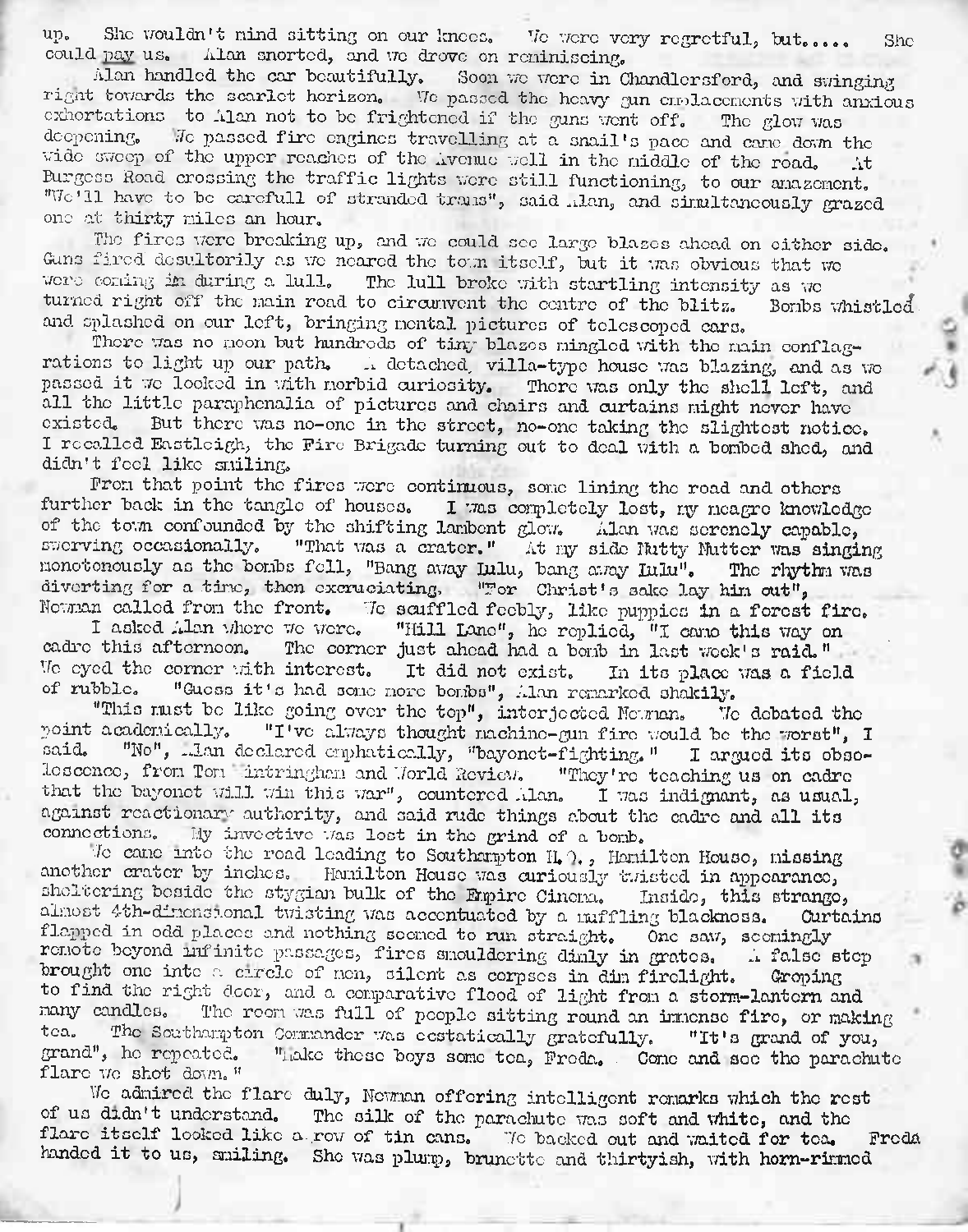spectacles and slightly-protuding teeth. Her smile was confiding and rather sensual. I basked in the warmth of it.

The guard-room was displayed, more solid than our own and decorated with nudes, doubtless for reasons of art, I went out on guard at the rear of the building and watched the flame pall drifting over the town. The twin cylinders of the power-house were etched phallically against the heat, obstinately unhit. As I leaned on my rifle the throb of bombers returned and I retired hastily to the doorway of the armoury. The question of being surrounded by such a barrier of high explosive material hardly occurred to me., A direct hit from a bomb would not require the added incentive of **<sup>t</sup>** grenades, AW bombs and Holotoff Cocktails. Bombs shrieked through the air and <sup>1</sup> crouched inanely, terror evenly engaged with a refusal to look ridiculous by hugging<br>the ground. Then they were over and I walked nonchalantly out. The third time I Then they were over and I walked nonchalantly cut. The third time I was sufficiently acclimatised to adopt a strained belly-down recumbency, like the intermediate stage in an arms bend exercise. The whistle crashed down the scale to a grinding rear and the floor heaved, relling ne over threateningly. I get up nervousgrinding roar and the floor heaved, rolling mo over threateningly. ly in time to meet the flood of enquiries. It was established that a bomb had fallen<br>next door on the Empire and we were all hysterically cheerful about it. The barman next door on the Empire and we wore all hysterically cheerful about it. examined his canteen, and called us in to see it. "Look", ho said happily, pointing to a small hill of smashed bottles and glasses. "They did the same bloody thing last Saturday. Bugger the bastards!" Bugger the bastards!"

I went in for another cup of tea, and when I stumbled out again my relief reported a fire in the houses some thirty yards away. We watched it blossom out of a bedroom window, and reported. There was nothing to be done, but Leigh and Towny Wright went There was nothing to be done, but Leigh and Tommy Wright wont down to help. A downstairs room was cleared, a canary and Sunday joint being rescued. Leigh confided afterwards that it was bigger than his missus could afford. Dashing out with the canary they found the owner of the house dolefully surveying the incendiarism which, had he had his wits about him, he might have prevented at the beginning.<br>"Anything clac?" Leigh gasped. "Vell," he runinated. "there's the piano.  $"$  "Voll," he ruminated, "there's the piano,  $\ldots$  " fire spread voraciously along the terrace, remaining dangerously constant with regard to our ammunition. Smoke billowed futilely out of two chimneys, which loaned perilously outwards.

The Blitz whs dying down, if the fires weren't. Leigh, **Harry Collins and Alan** disappeared on an inspection of damage and returned serious, The root of us were clamoring to got away and finally got permission. Evon under the strain I could not repress a twinge of satisfaction that I, the despised god-forsakon intellectual, should be put in charge. We trekked up towards the Civic Centro, straggling along the middle of the road.

Just at the corner a house had beep, laid flat by a bomb. It looked infinitely sadder and more tragic than the fires all round, which were at least warm on a very cold night. The Givic Centre secned to have suffered no further danage, and I heave cold night. The Civic Centro seemed to have suffered no further damage, and I heaved a very personal sigh of relief which had been repressed all night. Concrete blocks<br>simulated antiquity on the lawns, and a huge crater blocked the road. Dust beyond the simulated antiquity on the lawns, and a huge crater blocked the road. Art School was brilliantly on fire, its flaming interior attracting a larger and more catholic crowd than it had over done in peace. Outlined against tho firo wore groups  $\bullet$  people hugging a few blankets or an armchair. One moved unobtrusively amongst thom, hearing everywhere indications of bewilderment and annoyance. "What shall we do?" was<br>the key-phrase. I say no weeping. I saw no weeping.

One wall was still standing of a brewery, and a pole sticking out from it was burning at the end. People were amused. "Put that light out", they called. A hose ran past the non-existent front door and, from a leak, squirted a pitiful jot on the smouldering interior. We beat round into the High Street.

Hero tho damage was catastrophic. Fires in tho big stores **ran tho whole** length with only sporadic breaks. Tho firemen wore heroic but hopeless. Wo **worked further** down. As we reached the Regal Cinema, still miraculously untouched with a church beside it, a wall just ahead collapsed outwasrds, **flinging blocks to unbelievable dis-**